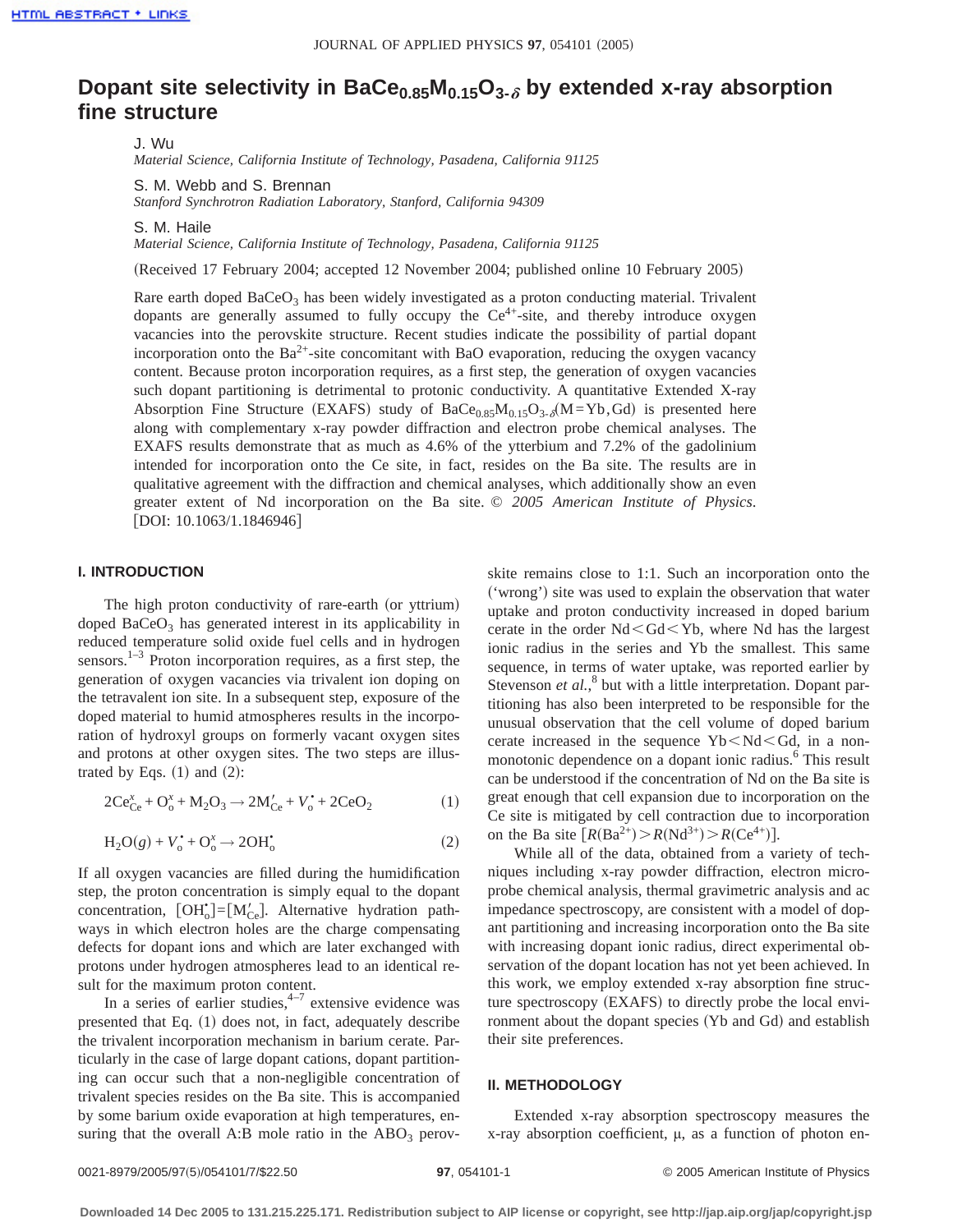TABLE I. Nearest neighbor distances about the Ba atom located at 0.001, 0.023, 0.250 in  $BaCeO<sub>3</sub>$  and their atomic coordinates, after Knight *et al.* (see Ref.  $10$ ).

| Atom           | Distance (A) | $x$ (frac. coor.) | $\gamma$ (frac. coor.) | $z$ (frac. coor.) |
|----------------|--------------|-------------------|------------------------|-------------------|
| O <sub>1</sub> | 3.3603       | 0.071             | $-0.513$               | 0.250             |
| O <sub>1</sub> | 2.9171       | 0.071             | 0.487                  | 0.250             |
| O <sub>1</sub> | 3.5739       | $-0.571$          | $-0.013$               | 0.250             |
| O <sub>1</sub> | 2.6783       | 0.429             | $-0.013$               | 0.250             |
| O <sub>2</sub> | 2.9695       | $-0.274$          | 0.278                  | 0.041             |
| O <sub>2</sub> | 3.5948       | 0.274             | $-0.278$               | 0.541             |
| O <sub>2</sub> | 3.1658       | 0.226             | 0.222                  | $-0.041$          |
| O <sub>2</sub> | 2.7727       | $-0.226$          | $-0.222$               | 0.459             |
| O <sub>2</sub> | 3.5948       | 0.274             | $-0.278$               | $-0.041$          |
| O <sub>2</sub> | 2.9695       | $-0.274$          | 0.278                  | 0.459             |
| O <sub>2</sub> | 2.7727       | $-0.226$          | $-0.222$               | 0.041             |
| O <sub>2</sub> | 3.1658       | 0.226             | 0.222                  | 0.541             |
| Ce             | 3.9222       | $\Omega$          | $-0.500$               | $\Omega$          |
| Ce             | 3.6887       | $\theta$          | 0.500                  | $\theta$          |
| Ce             | 3.9222       | $\Omega$          | $-0.500$               | 0.500             |
| Ce             | 3.6887       | 0.00              | 0.500                  | 0.500             |
| Ce             | 3.8204       | $-0.500$          | $\mathbf{0}$           | $\theta$          |
| Ce             | 3.8102       | 0.500             | $\theta$               | $\Omega$          |
| Ce             | 3.8204       | $-0.500$          | $\Omega$               | 0.500             |
| Ce             | 3.8102       | 0.500             | $\overline{0}$         | 0.500             |

ergy, *E*, above the threshold of an absorption edge. EXAFS spectra typically refer to the range 40–1000 eV beyond the absorption edge. Above the absorption edge, weak oscillations are observed which arise from the constructive and destructive interference between the outgoing photoelectron wave from the core absorbing atom and the backscattered photoelectron wave from the near neighbors of the absorbing atom. The Fourier transformation of the oscillatory spectra yields a radial distribution function in real space which gives information about the local environmental of the absorbing atom.9

The two cation sites in  $ABO<sub>3</sub>$  perovskites exhibit different coordination numbers, with the  $A^{2+}$ -site being 12-fold coordinated and the B<sup>4+</sup>-site being 6-fold coordinated. Consequently, the EXAFS spectra from dopants on one or the other of these two sites will differ, enabling the establishment of the dopant location in the structure. Indeed, EXAFS has already proved to be a useful tool for locating Yb and Nd in  $CaZrO<sub>3</sub>$ . 10

In their analysis of CaZrO<sub>3</sub>, Davies *et al.*<sup>10</sup> assumed single site selectivity, that is, that the dopant was either entirely incorporated onto the A site or entirely onto the B site. In the case of  $BaCeO<sub>3</sub>$ , there is ample evidence that dopants can partition over the two sites and partially occupy both positions, complicating an analysis of the EXAFS data. In the approach here, we model the data for the two extremes of single site selectivity, and proportionately superimpose these two cases to fit the experimental data and describe the physical situation.

Because the structure of undoped  $BaCeO<sub>3</sub>$  has been well investigated over a wide temperature range, it is straightforward to establish the nearest neighbors to the central absorbing atom, for both the  $A^{2+}$  and the  $B^{4+}$  sites, as well as the distances to those neighbors. The data are summarized in

TABLE II. Nearest neighbor distances about the Ce atom located at 0.0, 0.5, 0.0, in BaCeO<sub>3</sub> and their atomic coordinates, after Knight *et al.* (see Ref.  $10<sup>1</sup>$ 

| Atom           | Distance $(\AA)$ | $x$ (frac. coor.) | $y$ (frac. coor.) | $z$ (frac. coor.) |
|----------------|------------------|-------------------|-------------------|-------------------|
| O <sub>1</sub> | 2.2399           | 0.071             | 0.487             | 0.250             |
| O <sub>1</sub> | 2.2399           | $-0.071$          | 0.513             | $-0.250$          |
| O <sub>2</sub> | 2.2256           | $-0.274$          | 0.278             | 0.041             |
| O <sub>2</sub> | 2.2587           | 0.226             | $0.222 -$         | $-0.041$          |
| O <sub>2</sub> | 2.2256           | 0.274             | 0.722             | $-0.041$          |
| O <sub>2</sub> | 2.2587           | $-0.226$          | 0.778             | 0.041             |
| Ba             | 3.6887           | 0.001             | 0.023             | 0.250             |
| Ba             | 3.9222           | 0.001             | 1.023             | 0.250             |
| Bа             | 3.9222           | $-0.001$          | $-0.023$          | $-0.250$          |
| Ba             | 3.6887           | $-0.001$          | 0.977             | $-0.250$          |
| Ba             | 3.8102           | $-0.499$          | 0.477             | $-0.250$          |
| Ba             | 3.8204           | 0.501             | 0.477             | $-0.250$          |
| Ba             | 3.8204           | $-0.501$          | 0.523             | 0.250             |
| Ba             | 3.8102           | 0.499             | 0.523             | 0.250             |

Tables I and II, using Ba and Ce as the central atom, respectively, and assuming the structure of  $BaCeO<sub>3</sub>$  reported by Knight *et al.*<sup>11</sup> [orthorhombic with  $a=6.23573(3)$ , *b*  $=6.21611(4)$ ,  $c=8.77694(5)$ Å]. These data serve as the input for the two extremes of single site selectivity.

To address the question of site partition probabilities, we introduce the fitting parameter *frac*. This parameter represents the amount of dopant incorporated onto the  $B^{4+}$ -site, by atomic percentage, whereas *1-frac* is used to represent the amount that is incorporated onto the  $A^{2+}$ -site. It is evident that the numerical range of *frac* is  $[0, 1]$ . Using this formalism, the total EXAFS amplitude is described as $<sup>9</sup>$ </sup>

$$
\chi(k) = (1 - frac) \sum_{i} N_i S_i(k) F_i(k) e^{-2\sigma_i^2 k^2} e^{-2r_i/\lambda_i(k)}
$$
  

$$
\times \frac{\sin(2kr_i + \phi_{ii}(k))}{kr_i^2} + frac \sum_{j} N_j S_i(k) F_j(k) e^{-2\sigma_j^2 k^2}
$$
  

$$
\times e^{-2r_j/\lambda_j(k)} \frac{\sin(2kr_j + \phi_{ji}(k))}{kr_j^2},
$$
(3)

where  $N_i$  is the atom number of the *i*th shell,  $S_l(k)$  is the amplitude reduction factor due to many body effects at the



FIG. 1. Cell volume of  $BaCe<sub>0.85</sub>M<sub>0.15</sub>O<sub>3-δ</sub>$  (M=Nd, Gd, Yb, calcined at 1300 °C/10 h, after hydrated, dried, and as-synthesized treatment) as a function of the ionic radius of the dopant species, as determined by x-ray powder diffraction.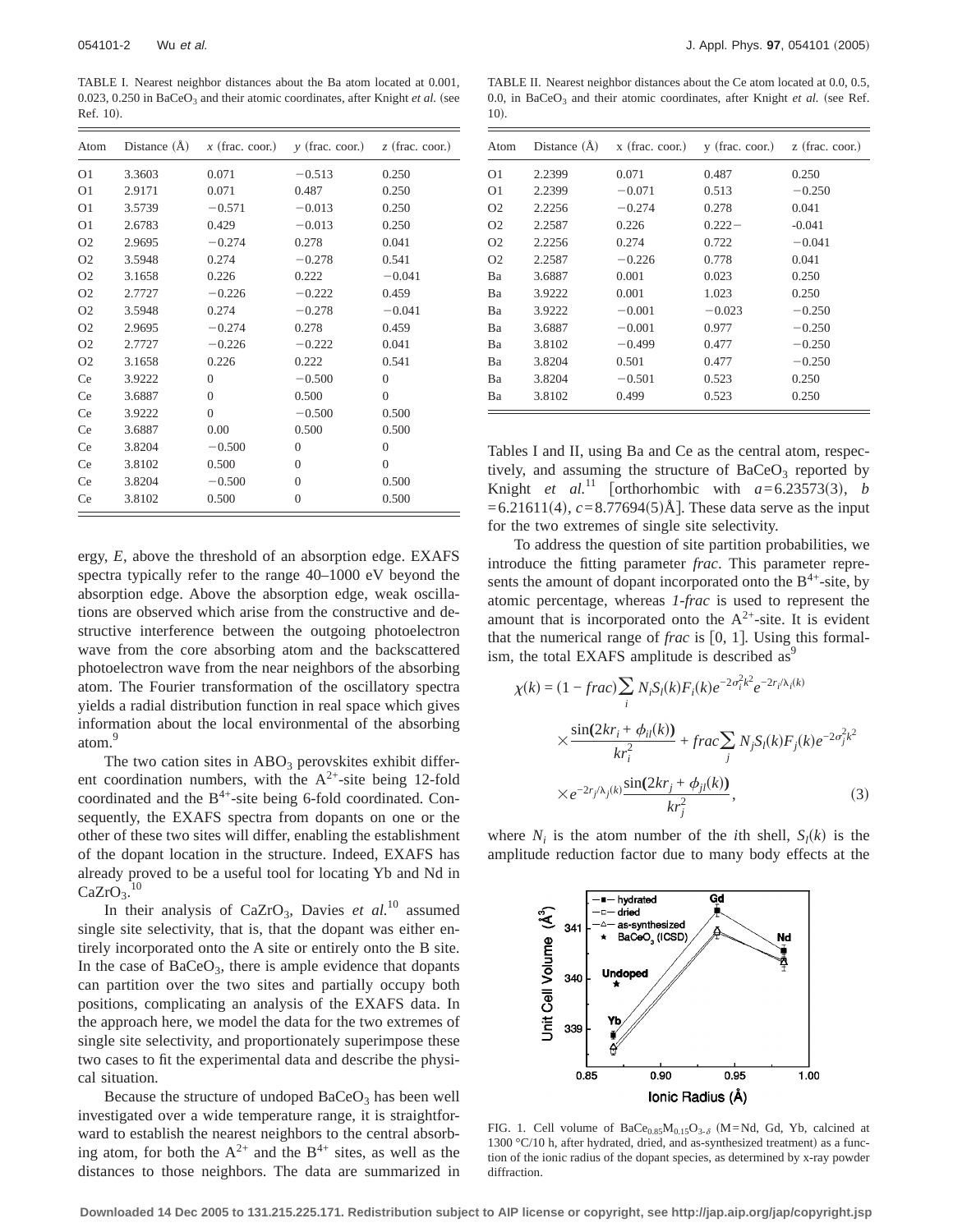TABLE III. Radii of relevant ions.<sup>a</sup>

|                    | $R^{CN(12)}$ Å | $R^{CN(6)}$ Å |
|--------------------|----------------|---------------|
| $Ba^{2+}$          | 1.61           |               |
| $O^{2-}$           |                | 1.40          |
| $Ce^{4+}$          |                | 0.87          |
| $\mathrm{Nd}^{3+}$ | 1.27           | 0.983         |
| $\mathrm{Gd}^{3+}$ |                | 0.938         |
| $Yb^{3+}$          |                | 0.868         |

<sup>a</sup>Reference 13.

central atom denoted by *l* which is linked to be the same to every path in our study,  $F_i$  is the backscattering amplitude from the *i*th type of atom,  $\sigma_i$  is the Debye–Waller factor representing the thermal vibration and static disorder,  $r_i$  is the distance between the absorber and the *i*th shell atoms,  $\Phi_{il}$ is the total phase shift experienced by the photoelectron,  $\lambda_i$  is the electron mean free path and the term  $e^{-2ri/\lambda i}$  is due to inelastic losses in the scattering process. Because of the low symmetry of the distorted orthorhombic perovskite structure, there are no more than two atoms (and in some case only one atom) per shell.

The analysis of EXAFS data generally involves background removal, normalization and  $\mu_0$  correction, conversion of energy, *E*, to wave vector, *k*, the application of a weighting scheme, Fourier transformation of the data and, finally, model refinement to fit the processed data. An analysis in the



FIG. 2. Gd  $L_m$  edge EXAFS for BaCe<sub>0.85</sub>Gd<sub>0.15</sub>O<sub>3- $\delta$ </sub> measured at 10 K: experimental data (solid line), best fit data (open circles); (a) the normalized EXAFS spectrum  $(k^3$  weighted); and (b) the Fourier transform without the phase shift.



FIG. 3. Gd  $L_m$  edge EXAFS for BaCe<sub>0.85</sub>Gd<sub>0.15</sub>O<sub>3- $\delta$ </sub> measured at 300 K: experimental data (solid line), best fit data (open circles); (a) the normalized EXAFS spectrum  $(k^3$  weighted), and (b) the Fourier transform without the phase shift.

present study focuses on the deduction of the parameter *frac*, which is accomplished in the final stage of model refinement. In addition, the M(Ba-site)–O, M(Ce-site)–O, M(Ce-site)– Ba, M(Ba-site)–Ce distances, the linked Debye–Waller (thermal displacement) factors and the parameter  $E_0$  (used in the conversion from energy to wave vector) have been fitted as well.

Extended x-ray absorption measurements on  $BaCe<sub>0.85</sub>Gd<sub>0.15</sub>O<sub>3-δ</sub>$  and  $BaCe<sub>0.85</sub>Yb<sub>0.15</sub>O<sub>3-δ</sub>$  were performed on beam line 2–3 at the Stanford Synchrotron Radiation Laboratory (SSRL) at both liquid helium and room temperatures. Due to the overlap between the Nd L-edges and those of Ba and Ce, no EXAFS data were collected for that dopant. The powders, synthesized as described below, were diluted in BN powder at a  $50/50$  ratio. A Si  $(111)$  double crystal monochromator was used to tune the incident x-ray beam to the desired energies. X-ray absorption spectra were collected over the photoemission ranges of core Gd  $L_{\text{m}}$  (7242.8 eV) and Yb  $L_m$  (8943.6 eV) edges in fluorescence, at liquid He temperature and room temperature separately. The data were fitted over the reciprocal space range  $(k \text{ range})$  3 to 11 Å<sup>-1</sup> and the real space range ( $R$  range) 1 to 4 Å. Sixpack<sup>12</sup> and  $\text{Feff}^{13}$  were used for data analysis.

The EXAFS analysis was complemented with conventional x-ray powder diffraction and an electron microprobe chemical analysis; the former for phase identification and preliminary structural assessment and the latter in order to

**Downloaded 14 Dec 2005 to 131.215.225.171. Redistribution subject to AIP license or copyright, see http://jap.aip.org/jap/copyright.jsp**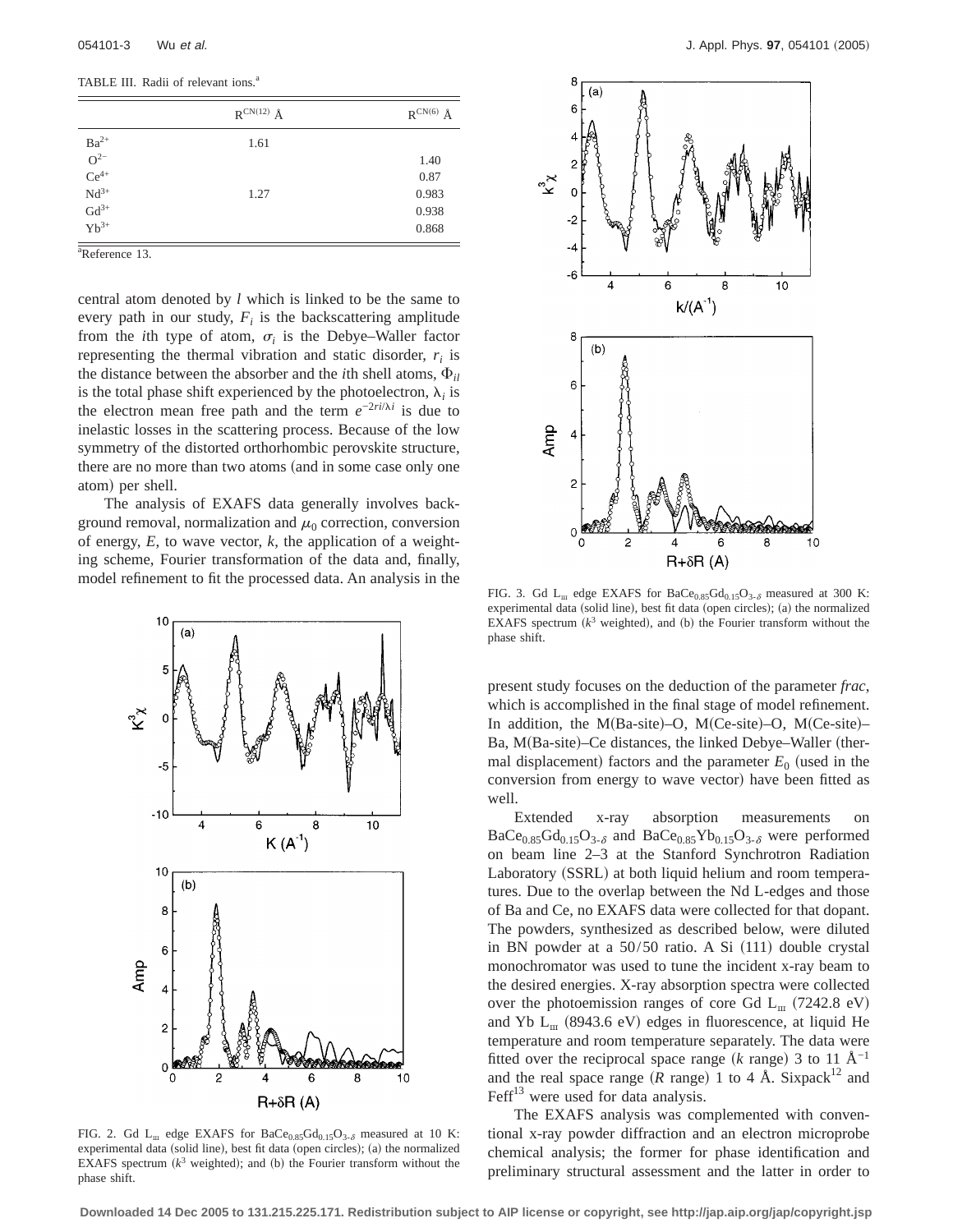



FIG. 4. Yb  $L_m$  edge EXAFS for BaCe<sub>0.85</sub>Gd<sub>0.15</sub>O<sub>3- $\delta$ </sub> measured at 10 K: experimental data (solid line), best fit data (open circles); (a) the normalized EXAFS spectrum  $(k^3$  weighted), and (b) the Fourier transform without the phase shift.

ascertain the actual, and not merely nominal, stoichiometry of the samples. The methodology and results of both of these sets of experiments have been presented elsewhere for a broad range of compositions including those examined here,<sup>6</sup> and are included, in brief, in the present work to permit a facile comparison to the EXAFS results.

# **III. SYNTHESIS AND PRELIMINARY CHARACTERIZATION**

BaCe $_{0.85}M_{0.15}O_{3-\delta}$  (M=Nd, Gd Yb) powders were synthesized by a chemical solution route as described elsewhere.<sup>6</sup> Briefly, the precursors were  $Ba(NO<sub>3</sub>)<sub>2</sub>$ ,  $Ce(NO_3)_3.6H_2O$ ,  $Nd(NO_3)_3.6H_2O$ ,  $Yb(NO_3)_3.4.44H_2O$ and  $Gd(NO_3)_3 \cdot 5.45H_2O$  (the water content in the Yb and Gd nitrates was determined by a thermogravimetric analysis). These nitrates were dissolved in a mixture of water and ethylene glycol, with ethylenediaminetetraacetic acid (EDTA) added as a chelating agent. Polymerization of the ethylene glycol occurred upon mild heating, and the resulting char was calcined at 1300 °C for 10 hr and cooled in air at a rate of 20 °C/min, yielding a single perovskite phase. Green pellets  $(9 \text{ mm in diameter})$  were obtained by dry pressing at 150 MPa and isostatic pressing at 270 MPa. High density pellets  $\approx$ 94% of theoretical) were obtained by sintering in air at 1550 °C for 4 h and cooled in air at a rate of  $5 \text{ °C/min}$ .

Powder x-ray diffraction measurements showed that the cell volume was not a monotonic function of dopant ionic

FIG. 5. Yb  $L_m$  edge EXAFS for BaCe<sub>0.85</sub>Gd<sub>0.15</sub>O<sub>3- $\delta$ </sub> measured at 300 K: experimental data (solid line), best fit data (open circles); (a) the normalized EXAFS spectrum  $(k^3$  weighted), and (b) the Fourier transform without the phase shift.

radius, Fig. 1 and Table  $III$ ,<sup>14</sup> as has been noted earlier.<sup>6</sup> Diffraction data were collected from calcined powders (Siemens D-500,  $CuK\alpha$  radiation) using nickel powder  $(99.99%)$  as an internal standard for the peak position determination. Samples were examined in the as-synthesized, hydrated and dried states, where hydration was achieved by exposing powders to water-saturated argon at 500 °C for 20 hr, and drying by annealing samples at 700 °C under dry air for 6 h. Both hydrated and dried samples were examined by x-ray diffraction immediately following the treatment. Lattice parameters were refined using the program RIETICA<sup>1</sup> and assuming the initial BaCeO<sub>3</sub> structure of Knight  $et$   $al$ .<sup>11</sup> Hydration of the samples leads to an overall increase in cell volume, Fig. 1, but the dependence of volume on dopant species is unchanged. Moreover, the as-synthesized samples, exposed to lab atmosphere for 7 days prior to data collection, have cell volumes comparable to samples intentionally dried. Thus, crystallographic results obtained from an EXAFS analysis of as-synthesized materials refer to the dehydrated state.

An electron microprobe chemical analysis was performed on sintered pellets. Samples were mounted in an epoxy resin, cut, polished and coated with a conductive layer of carbon. Characteristic x-ray emission intensities of the specific elements, measured with JEOL JXA-733 EMP, were converted to chemical weight percents and molar ratios with the program CITZAF<sup>16</sup> and using appropriate standards. Measured chemical compositions are provided along with the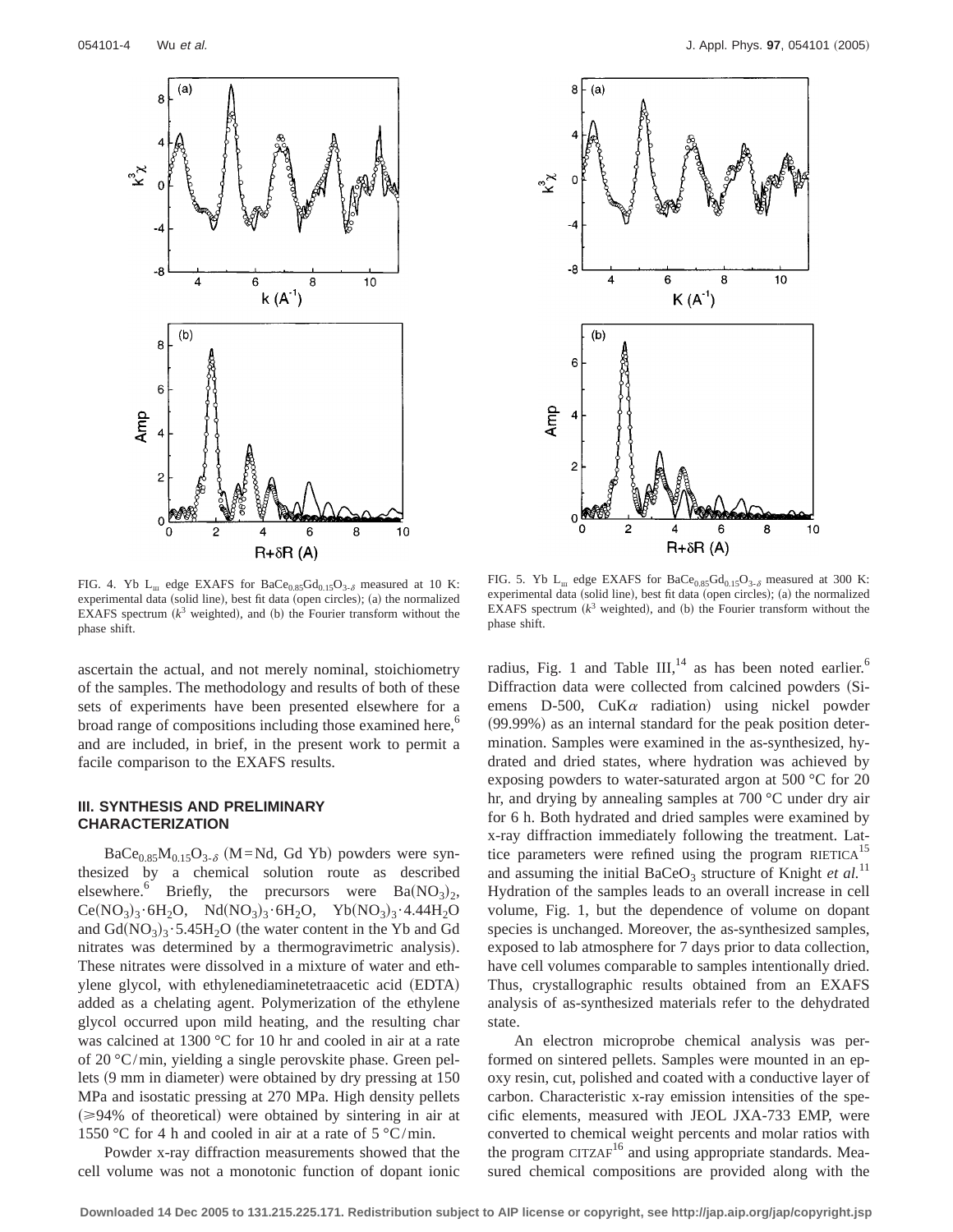| Shell                        |               | Multi-         | Temp. $(10 K)$ |                   | Temp. (300 K) |                   |
|------------------------------|---------------|----------------|----------------|-------------------|---------------|-------------------|
| (Gd on $B^{4+}$ -site)       | Atom type     | plicity        | $R(\AA)$       | $\sigma^2(\AA^2)$ | $R(\AA)$      | $\sigma^2(\AA^2)$ |
| 1                            | $\Omega$      | $\overline{2}$ | 2.298(7)       | 0.003(1)          | 2.298(8)      | 0.004(1)          |
| $\mathbf{2}$                 | $\Omega$      | $\mathbf{2}$   | 2.298(7)       | 0.003(1)          | 2.298(8)      | 0.004(1)          |
| 3                            | $\Omega$      | $\mathfrak{2}$ | 2.298(7)       | 0.003(1)          | 2.298(8)      | 0.004(1)          |
| Ave. Gd-O dist.              |               |                | 2.298          |                   | 2.298         |                   |
| $\overline{4}$               | Ba            | $\mathfrak{2}$ | 3.834(10)      | 0.006(1)          | 3.860(11)     | 0.006(1)          |
| 5                            | Ba            | $\mathfrak{2}$ | 3.834(10)      | 0.006(1)          | 3.860(11)     | 0.006(1)          |
| 6                            | Ba            | $\overline{2}$ | 3.992(3)       | 0.006(1)          | 4.004(7)      | 0.006(1)          |
| 7                            | Ba            | $\overline{2}$ | 3.992(3)       | 0.006(1)          | 4.004(7)      | 0.006(1)          |
| Ave.Gd-Ba dist.              |               |                | 3.913          |                   | 3.932         |                   |
| Shell (Gd on $A^{2+}$ -site) | Atom type     | Multiplicity   | $R(\AA)$       | $\sigma^2(\AA^2)$ | $R(\AA)$      | $\sigma^2(\AA^2)$ |
| 8                            | $\mathcal{O}$ | 1              | 2.463(11)      | 0.001(1)          | 2.465(11)     | 0.001(1)          |
| 9                            | $\mathcal{O}$ | $\mathfrak{2}$ | 2.463(11)      | 0.001(1)          | 2.465(11)     | 0.001(1)          |
| 10                           | O             | $\overline{2}$ | 2.467(2)       | 0.001(1)          | 2.467(10)     | 0.001(1)          |
| 11                           | $\Omega$      | 1              | 2.467(2)       | 0.001(1)          | 2.467(10)     | 0.001(1)          |
| 12                           | $\mathcal{O}$ | 2              | 2.467(2)       | 0.001(1)          | 2.467(10)     | 0.001(1)          |
| 13                           | $\Omega$      | 1              | 2.467(2)       | 0.001(1)          | 2.467(10)     | 0.001(1)          |
| 14                           | $\mathcal{O}$ | $\mathfrak{2}$ | 2.470(3)       | 0.001(1)          | 2.470(4)      | 0.001(1)          |
| 15                           | $\Omega$      | $\mathbf{1}$   | 2.470(3)       | 0.001(1)          | 2.470(4)      | 0.001(1)          |
| Ave. Gd-O dist.              |               |                | 2.467          |                   | 2.467         |                   |
| 16                           | Ce            | $\overline{2}$ | 3.752(12)      | 0.001(1)          | 3.757(14)     | 0.002(1)          |
| 17                           | Ce            | 2              | 3.752(12)      | 0.001(1)          | 3.757(14)     | 0.002(1)          |
| 18                           | Ce            | $\mathfrak{2}$ | 3.752(12)      | 0.001(1)          | 3.757(14)     | 0.002(1)          |
| 19                           | Ce            | $\overline{2}$ | 3.752(12)      | 0.001(1)          | 3.757(14)     | 0.002(1)          |
| Ave.Gd-Ce dist.              |               |                | 3.752          |                   | 3.757         |                   |
| Frac                         |               |                | 0.869(10)      |                   | 0.866(9)      |                   |
| $k$ range                    |               |                | (3,11)         |                   | (3,11)        |                   |
| Chi <sup>2</sup>             |               |                | 1.71           |                   | 2.89          |                   |
| $R$ factor                   |               |                | 0.0223         |                   | 0.022         |                   |

TABLE IV. Model refinement statistics and best-fit structural parameters for the Gd  $L_m$  edge EXAFS in  $BaCe<sub>0.85</sub>Gd<sub>0.15</sub>O<sub>3-*δ*</sub>$ .

EXAFS results (see below). It should be noted that because increased BaO loss and dopant incorporation onto the barium site are expected with high temperature processing,  $4-6$  the microprobe results, obtained from sintered pellets, are not directly comparable to the EXAFS and diffraction results, obtained from calcined powders. Rather, a similarity in general trends with a dopant species is expected.

### **IV. EXAFS RESULTS AND DISCUSSION**

The oscillatory EXAFS spectra of Gd  $L_m$  and Yb  $L_m$ edges with the corresponding Fourier transforms are shown in Figs. 2–5. The first two present the 10 and 300 K spectra, respectively, for Gd and the latter two the spectra for Yb. In all cases, the experimental data are compared with the best fit. The structural parameters and refinement statistics obtained from the fitting procedure are summarized in Tables IV and V for Gd and Yb, respectively. The refinement proceeded smoothly, yielding final residuals in the range 0.022  $-0.041$ , and  $\chi^2$  values in the range 1.7–25. The defect chemical parameters and overall stoichiometries implied by the fitted models are summarized in Table VI, where they are also compared with the results of the x-ray powder diffraction analysis and electron microprobe chemical analysis.

The results of Tables IV–VI reveal several important points. Most significant is that measurable dopant site partitioning indeed occurs, with the *frac* parameter differing from a value of 1 by several standard deviations for both compositions. Furthermore, as anticipated and consistent with previous studies, $6$  the extent of Yb incorporation onto the A site  $(\sim 4\%)$  is less than Gd incorporation onto that site  $(\sim 13\%)$ . From an analysis of the cell volumes, Fig. 1, the extent of Yb, Gd and Nd incorporation onto the Ba site was inferred to be 4.6, 7.2, and  $14\%$ ,  $^{6}$  respectively, the first two values being in reasonable agreement with the present EXAFS results. Similarly qualitative, though not quantitative, agreement is found with the results of the electron microprobe chemical analysis. The chemical analysis measurements showed  $Ba:(Ce+M)$  molar ratios of 0.996, 0.976 and 0.913 for Yb, Gd and Nd, respectively, whereas the ratios implied by the EXAFS results for the first two dopant species are 0.989 and 0.961, respectively (at 10 K). Although the Nd EXAFS experiments could not be performed, one can extrapolate from the results obtained for Yb and Gd and conclude that Nd incorporation onto the Ba site would be greater than the 13% measured here for Gd, and the  $Ba:(Ce+M)$  ratio lower than 0.961. As a consequence of the dopant partitioning, the con-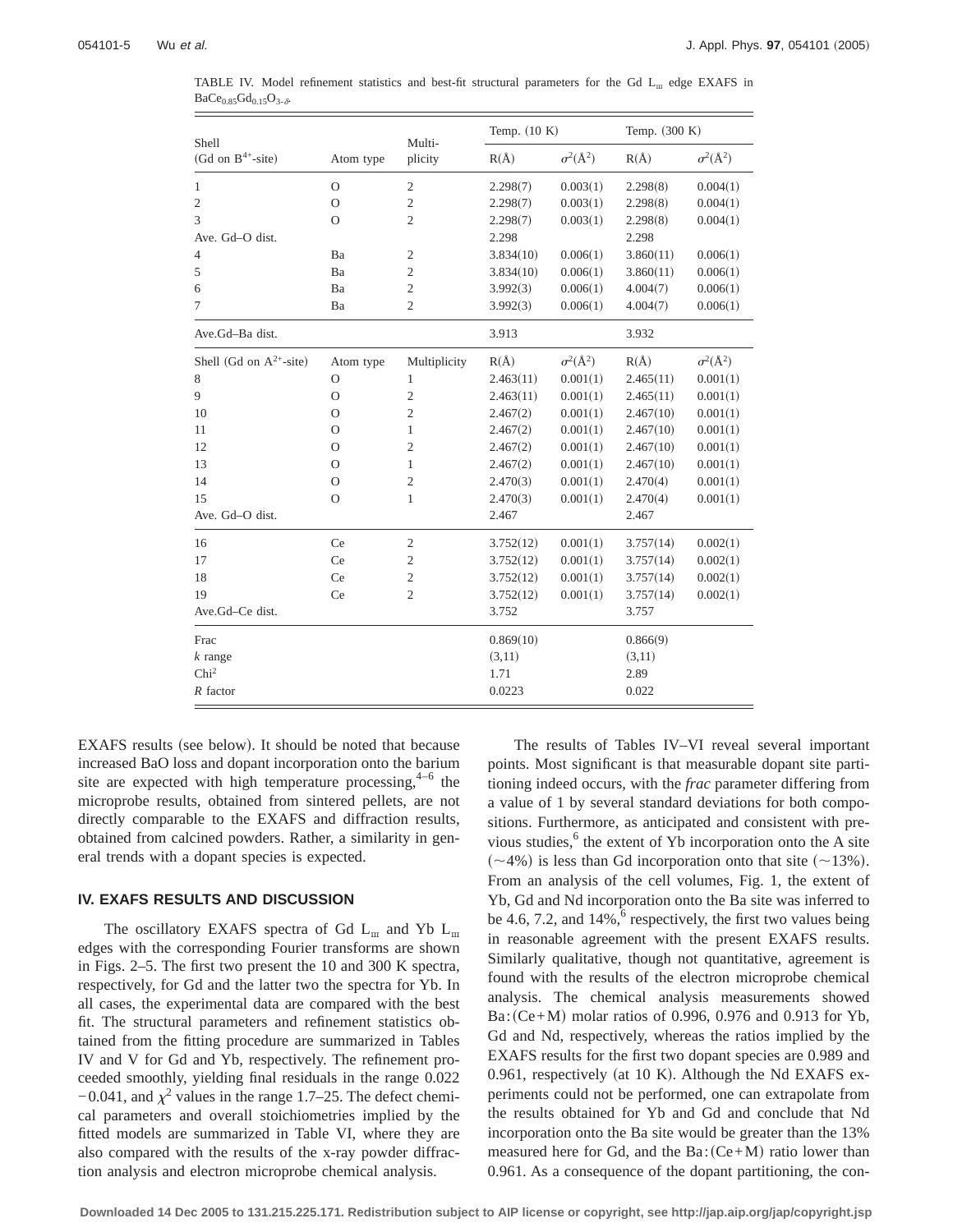| Shell                        |               | Multi-         | Temp. (10 K) |                   | Temp. (300 K) |                   |
|------------------------------|---------------|----------------|--------------|-------------------|---------------|-------------------|
| (Yb on $B^{4+}$ -site)       | Atom type     | plicity        | $R(\AA)$     | $\sigma^2(\AA^2)$ | $R(\AA)$      | $\sigma^2(\AA^2)$ |
| 1                            | $\Omega$      | $\overline{2}$ | 2.239(4)     | 0.005(1)          | 2.242(5)      | 0.007(1)          |
| $\mathfrak{2}$               | $\mathcal{O}$ | $\mathfrak{2}$ | 2.239(4)     | 0.005(1)          | 2.242(5)      | 0.007(1)          |
| 3                            | $\Omega$      | $\overline{2}$ | 2.239(4)     | 0.005(1)          | 2.242(5)      | 0.007(1)          |
| Ave. Yb-O dist.              |               |                | 2.239        |                   | 2.242         |                   |
| $\overline{4}$               | Ba            | $\mathfrak{2}$ | 3.708(5)     | 0.006(1)          | 3.734(4)      | 0.008(2)          |
| 5                            | Ba            | 2              | 3.708(5)     | 0.006(1)          | 3.734(4)      | 0.008(2)          |
| 6                            | Ba            | $\overline{c}$ | 3.853(6)     | 0.006(1)          | 3.890(5)      | 0.008(2)          |
| 7                            | Ba            | $\overline{2}$ | 3.853(6)     | 0.006(1)          | 3.890(5)      | 0.008(2)          |
| Ave. Yb-Ba dist.             |               |                | 3.781        |                   | 3.812         |                   |
| Shell (Yb on $A^{2+}$ -site) | Atom type     | Multiplicity   | $R(\AA)$     | $\sigma^2(\AA^2)$ | $R(\AA)$      | $\sigma^2(\AA^2)$ |
| 8                            | $\Omega$      | 1              | 2.414(8)     | 0.002(1)          | 2.416(8)      | 0.003(1)          |
| 9                            | $\mathcal{O}$ | $\overline{c}$ | 2.414(8)     | 0.002(1)          | 2.416(8)      | 0.003(1)          |
| 10                           | $\Omega$      | $\overline{c}$ | 2.414(8)     | 0.002(1)          | 2.416(8)      | 0.003(1)          |
| 11                           | $\Omega$      | $\mathbf{1}$   | 2.414(8)     | 0.002(1)          | 2.416(8)      | 0.003(1)          |
| 12                           | $\Omega$      | $\overline{c}$ | 2.417(8)     | 0.002(1)          | 2.420(7)      | 0.003(1)          |
| 13                           | $\Omega$      | 1              | 2.417(8)     | 0.002(1)          | 2.420(7)      | 0.003(1)          |
| 14                           | $\Omega$      | $\overline{2}$ | 2.417(8)     | 0.002(1)          | 2.420(7)      | 0.003(1)          |
| 15                           | $\Omega$      | 1              | 2.417(8)     | 0.002(1)          | 2.420(7)      | 0.003(1)          |
| Ave. Yb-O dist.              |               |                | 2.416        |                   | 2.418         |                   |
| 16                           | Ce            | $\mathfrak{2}$ | 3.678(8)     | 0.002(1)          | 3.679(8)      | 0.008(2)          |
| 17                           | Ce            | $\overline{c}$ | 3.678(8)     | 0.002(1)          | 3.679(8)      | 0.008(2)          |
| 18                           | Ce            | $\overline{c}$ | 3.678(8)     | 0.002(1)          | 3.679(8)      | 0.008(2)          |
| 19                           | Ce            | $\overline{2}$ | 3.678(8)     | 0.002(1)          | 3.679(8)      | 0.008(2)          |
| Ave.Yb-Ce dist.              |               |                | 3.678        |                   | 3.679         |                   |
| Frac                         |               |                | 0.964(8)     |                   | 0.953(12)     |                   |
| $k$ range                    |               |                | (3,11)       |                   | (3,11)        |                   |
| Chi <sup>2</sup>             |               |                | 25.48        |                   | 20.26         |                   |
| $R$ factor                   |               |                | 0.0311       |                   | 0.0413        |                   |

TABLE V. Model refinement statistics and best-fit structural parameters for the Yb  $L_m$  edge EXAFS in BaCe $_{0.85}Yb_{0.15}O_{3-\delta}$ .

centration of oxygen vacancies is reduced, as inferred from the EXAFS analysis, from the desired value of 7.5 mol% of the oxygen sites  $(=1/2$  the dopant concentration) to  $\sim$ 7% for Yb and  $\sim$  5.5% for Gd.

A second important observation is that, upon doping, the structure of barium cerate undergoes local distortions. That is, the distances from the central dopant atom to the nearest neighbors differ from the comparable distances in undoped barium cerate. This distortion results directly from the size "mismatch" between Ba, Ce and the dopants. Furthermore, because the difference in ionic radii is relatively small between Ce and the dopants, the distortion about the B site is substantially less than that about the A site. The mean Ce–O distance in undoped barium cerate is  $2.241(4)$  Å, whereas Gd–O and Yb–O distances for the dopants on the cerium site are 2.298(4) and 2.239(5) Å, respectively. In contrast, the

TABLE VI. Defect chemical parameters and stoichiometry of nominally BaCe<sub>0.85</sub>M<sub>0.15</sub>O<sub>3−6</sub> materials (M=Gb,Yb) as derived from EXAFS and compared with the results of x-ray diffraction analysis and microprobe analysis.

| Dopant                                          | Gd                                                      |                                                         | Yb                                                         |           |  |
|-------------------------------------------------|---------------------------------------------------------|---------------------------------------------------------|------------------------------------------------------------|-----------|--|
|                                                 | 10K                                                     | 300 K                                                   | 10K                                                        | 300 K     |  |
| [M] on A-site                                   | 0.020(2)                                                | 0.021(1)                                                | 0.005(1)                                                   | 0.007(2)  |  |
| $[M]$ on B-site                                 | 0.133(2)                                                | 0.133(1)                                                | 0.145(1)                                                   | 0.144(2)  |  |
| $\delta$                                        | 0.056(2)                                                | 0.056(1)                                                | 0.070(1)                                                   | 0.068(2)  |  |
| $Ba:(M+Ce)$                                     | 0.961(3)                                                | 0.960(2)                                                | 0.989(2)                                                   | 0.986(4)  |  |
| Composition by EXAFS at 300 K                   | $(Ba_{0.980}Gd_{0.020})(Ce_{0.867}Gd_{0.133})O_{2.944}$ |                                                         | $(Ba_{0.993}Yb_{0.007})$ $(Ce_{0.856}Yb_{0.144})O_{2.932}$ |           |  |
| $Ba:(M+Ce)$ by $XRDa$                           |                                                         | 0.978(0)                                                |                                                            | 0.986(0)  |  |
| Composition by XRD <sup>a</sup>                 |                                                         | $(Ba_{0.989}Gd_{0.011})(Ce_{0.859}Gd_{0.141})O_{2.935}$ | $(Ba_{0.993}Yb_{0.007})$ $(Ce_{0.856}Yb_{0.144})O_{2.932}$ |           |  |
| $Ba:(M+Ce)$ by microprobe analysis <sup>a</sup> |                                                         | 0.976(12)                                               |                                                            | 0.996(12) |  |
| Composition by microprobe analysis <sup>a</sup> | $(Ba_{0.988}Gd_{0.012})(Ce_{0.860}Gd_{0.140})O_{2.936}$ |                                                         | $(Ba_{0.998}Yb_{0.002})(Ce_{0.852}Yb_{0.148})O_{2.927}$    |           |  |

<sup>a</sup>Cited from Ref. 6.

**Downloaded 14 Dec 2005 to 131.215.225.171. Redistribution subject to AIP license or copyright, see http://jap.aip.org/jap/copyright.jsp**